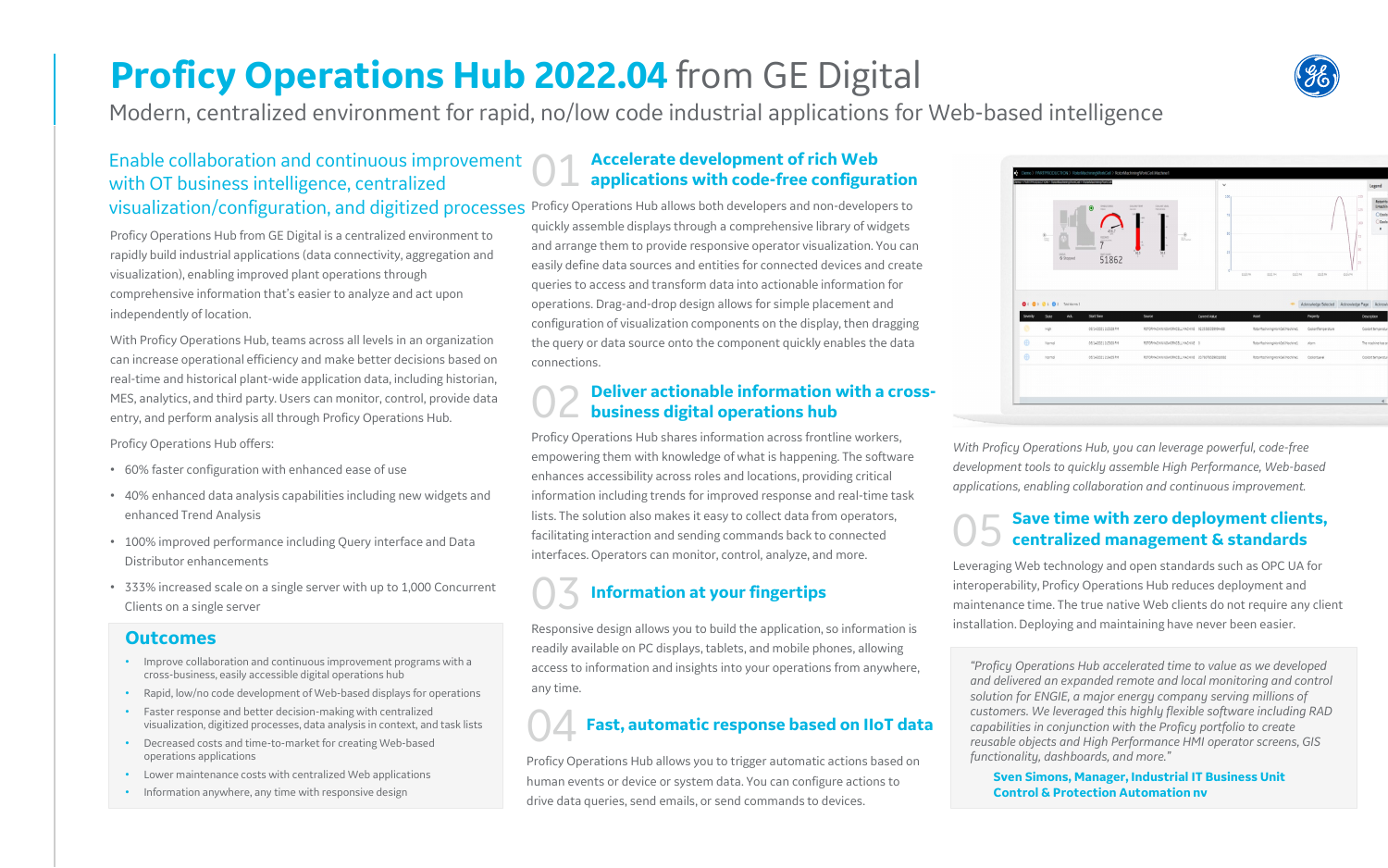## **Features**

### **New in Version 2022.04 (April 2022)**

• Favorites organization, autologin for Designer and end app, dynamic spec limits, support for Proficy Historian delta mode, display tag by description, and refresh of some Operations Hub widgets

### **New in Version 2022 (January 2022)**

*Increasing Rapid Application Development*

• Use cloud infrastructure (Azure and AWS VM); expanded widget library for data display and analysis; third-party integration – OPC UA write

*Enhancing OT Business Intelligence (BI)*

• Visualization widgets for supervisory dashboards; pivot grid for ad hoc multi-dimensional data analysis

*Enhancing MES and HMI/SCADA*

• Dataflow editor for creating runtime logic to transform data for visualization; multi-timeline widget for displaying event-based data such as downtime, machine/equipment utilization and more; new customizable Proficy Batch Execution app

09:20

 $09:22$ 

 $09:24$ 

09:26 09:28

Please consult the online **product documentation** for hardware and software requirements.

### **Proficy Operations Hub: Rapid development in a code-free environment**

- Develop, manage, and deliver applications that collect, display, and analyze data from equipment or servers – without needing programming skills
- Monitor, control, data entry, analysis, and task management capabilities
- Democratized tool for cross-business access
- Proficy family integration: iFIX, CIMPLICITY, Proficy Historian, Proficy Plant Applications, Proficy Webspace, Proficy CSense, Proficy Batch Execution, Proficy Workflow
- Connectivity: OPC UA, relational databases (SQL), time series, Historian, REST, MQTT, URL
- Data Management: Modeling including Entities and Pivot Tables; Queries, events, and notifications
- Model and flat tag support
- Trigger automatic action based on events and data

Proficy Operations Hub supports rapid application development and rich displays for faster operational response and better decision making.



[LEARN MORE](https://www.ge.com/digital/applications/hmi-scada/operations-hub)

# **Proficy Operations Hub 2022.04** from GE Digital

*Proficy Operations Hub provides new widgets to enhance visualization and speed response.*



09:30 09:32 09:34 09:36 09:38 09:40

09:42 09:44

09:46

09:48

Modern, centralized environment for rapid, no/low code industrial applications for Web-based intelligence

- Responsive layouts per page (Web, mobile, tablet)
- Actions, Conditions, and Formulas
- Access using PC displays or mobile devices
- HTML5 and CSS3 for platform independence
- Role-based permissions at the page level
- Security: AD and shared UAA support
- QR code navigation for mobile
- Easy installation
- Up to 1,000 Concurrent Clients on a single server
- Web-based technologies, cloud, and Docker: Deployment, product updates, accessibility/mobility, improved collaboration, and lower IT costs
- Excel Add-In for detailed queries by model, asset, type, and flat tag
- Languages: English, Japanese, Chinese, Korean, Spanish, German, Russian, Czech, Italian, French, Portuguese, Turkish
- User-friendly WYSIWYG App Builder with a rich development library including extensive widgets and drag-and-drop configuration
- Native HMI builder integration HMI widgets: Mimic, Alarm, Proficy Webspace
- Stock widgets: Gauge, Timeline Chart, Indicator, Grid, Pareto Chart, Spider Chart, Sparkline, Bullet Graph, iFrame, and many more
- Trend Analysis App (widgets) to improve root cause detection and collaborative analysis by providing ad hoc trending & KPI dashboards from Historian data.. Feature-rich app for data analysis in model context
- Task Lists (widget) on an asset with context. View and act on tasks in real time with Proficy Workflow integration
- SDK for custom widgets and entities REST API
- ISA 18.2 and ISA 101 for improved operator performance